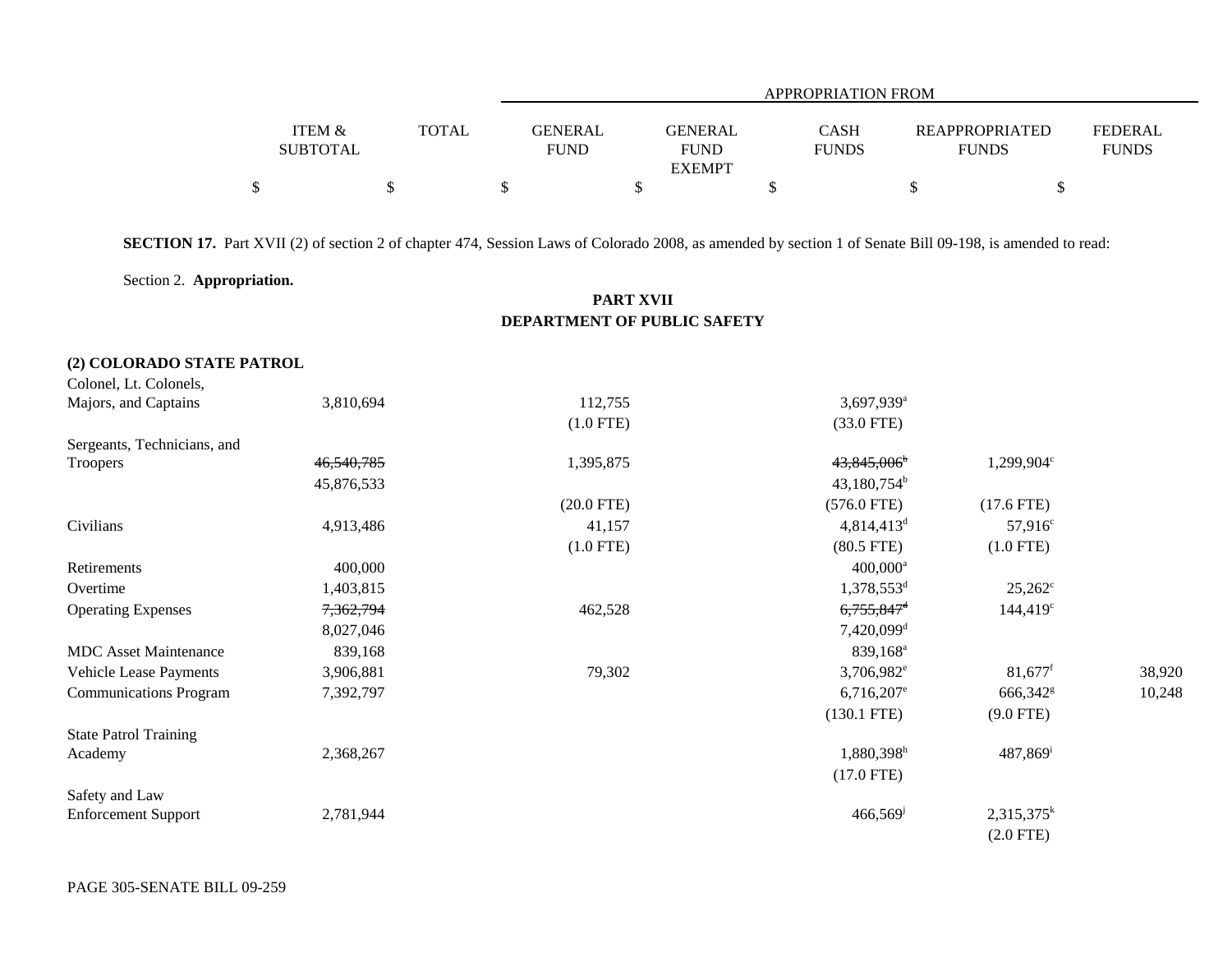|                                                                 |                           |                                      |              |              | APPROPRIATION FROM        |                               |    |                                                |    |                                              |                                          |                                |
|-----------------------------------------------------------------|---------------------------|--------------------------------------|--------------|--------------|---------------------------|-------------------------------|----|------------------------------------------------|----|----------------------------------------------|------------------------------------------|--------------------------------|
|                                                                 |                           | <b>ITEM &amp;</b><br><b>SUBTOTAL</b> |              | <b>TOTAL</b> |                           | <b>GENERAL</b><br><b>FUND</b> |    | <b>GENERAL</b><br><b>FUND</b><br><b>EXEMPT</b> |    | <b>CASH</b><br><b>FUNDS</b>                  | <b>REAPPROPRIATED</b><br><b>FUNDS</b>    | <b>FEDERAL</b><br><b>FUNDS</b> |
|                                                                 | $\boldsymbol{\mathsf{S}}$ |                                      | $\mathbb{S}$ |              | $\boldsymbol{\mathsf{S}}$ |                               | \$ |                                                | \$ |                                              | \$<br>$\$$                               |                                |
| Aircraft Program                                                |                           | 711,584                              |              |              |                           |                               |    |                                                |    | 539,963<br>$(4.5$ FTE)                       | $171,621^m$<br>$(1.5$ FTE)               |                                |
| <b>Executive and Capitol</b><br><b>Complex Security Program</b> |                           | 3,462,841                            |              |              |                           | 2,278,951<br>$(37.5$ FTE)     |    |                                                |    |                                              | $1,183,890$ <sup>n</sup><br>$(18.5$ FTE) |                                |
| Hazardous Materials Safety<br>Program                           |                           | 1,077,056                            |              |              |                           |                               |    |                                                |    | 1,077,056°<br>$(12.0$ FTE)                   |                                          |                                |
| Automobile Theft<br>Prevention Authority<br>Victim Assistance   |                           | 956,931<br>635,511                   |              |              |                           |                               |    |                                                |    | 956,931 <sup>P</sup><br>200,000 <sup>q</sup> | $260,511$ <sup>r</sup>                   | 175,000                        |
| Counter-drug Program                                            |                           | 4,000,000                            |              |              |                           |                               |    |                                                |    | $4,000,000$ <sup>s</sup>                     | $(5.0$ FTE)                              | $(1.8$ FTE)                    |
| Motor Carrier Safety and<br><b>Assistance Program Grants</b>    |                           | 2,571,644                            |              |              |                           |                               |    |                                                |    |                                              |                                          | 2,571,644<br>$(22.0$ FTE)      |
| Federal Safety Grants                                           |                           | 1,060,082                            |              |              |                           |                               |    |                                                |    |                                              |                                          | 1,060,082<br>$(2.0$ FTE)       |
| <b>Indirect Cost Assessment</b>                                 |                           | 8,306,714                            |              | 104,502,994  |                           |                               |    |                                                |    | $7,709,267$ <sup>t</sup>                     | $384,207^{\rm u}$                        | 213,240                        |

<sup>a</sup> These amounts shall be from the Highway Users Tax Fund created in Section 43-4-201 (1) (a), C.R.S.

<sup>b</sup> Of this amount, \$42,914,361 \$42,250,109 shall be from the Highway Users Tax Fund created in Section 43-4-201 (1) (a), C.R.S., \$790,939 shall be from the E-470 Toll Road Authority, \$49,496 shall be from the Department of Transportation, \$35,917 shall be from the Vehicle Identification Number Inspection Fund created in Section 42-5-204 (2) (a), C.R.S., and \$54,293 shall be from various sources.

<sup>c</sup> These amounts shall be from Limited Gaming funds appropriated to the Department of Revenue.

<sup>d</sup> Of these amounts, \$12,375,701 \$13,039,953 shall be from the Highway Users Tax Fund created in Section 43-4-201 (1) (a), C.R.S., \$137,901 shall be from the E-470 Toll Road Authority, \$119,564 shall be from the Vehicle Identification Number Inspection Fund created in Section 42-5-204 (2) (a), C.R.S., and \$315,647 shall be from various sources.